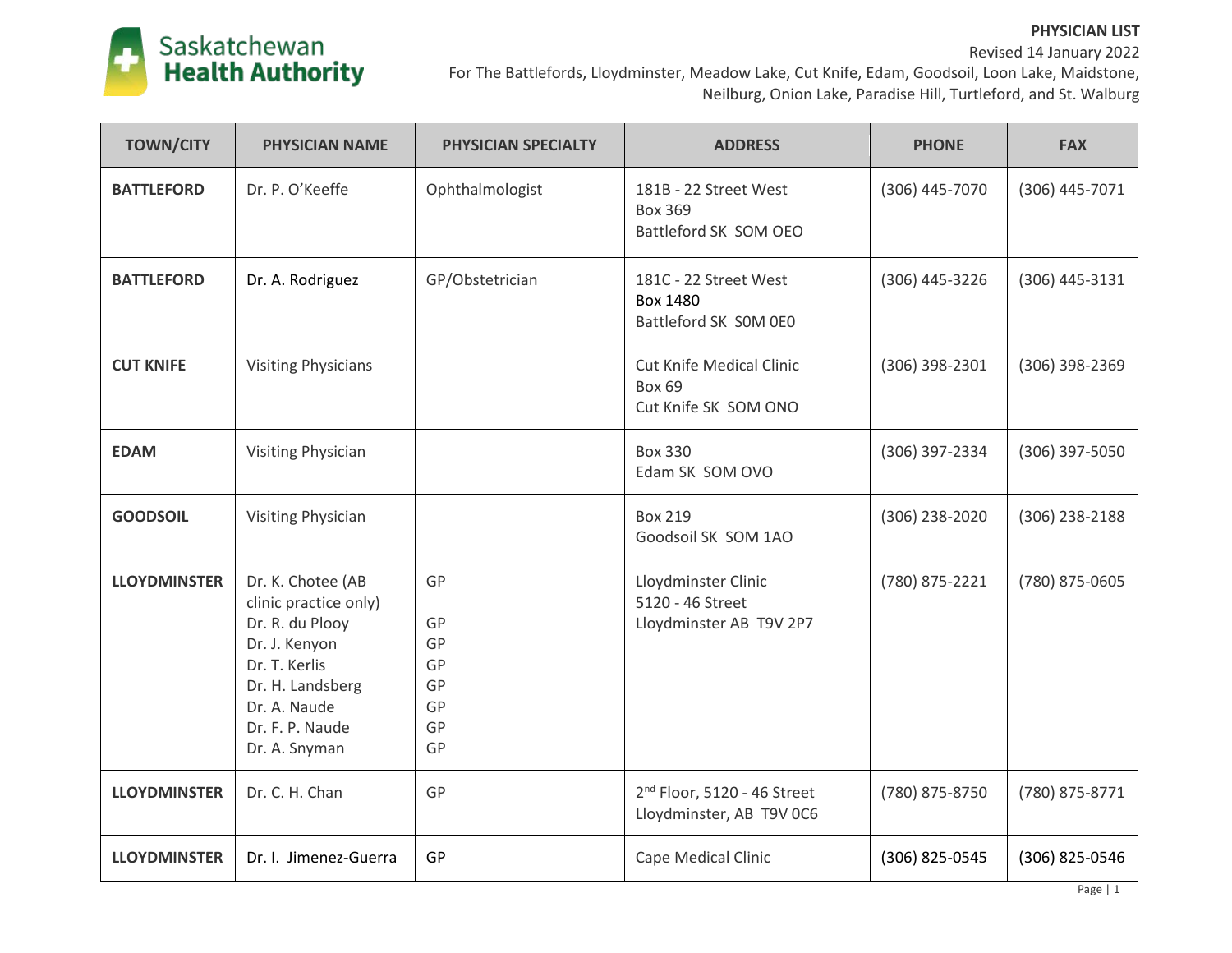

| <b>TOWN/CITY</b>    | <b>PHYSICIAN NAME</b>                                                                                                                  | <b>PHYSICIAN SPECIALTY</b>             | <b>ADDRESS</b>                                                                                | <b>PHONE</b>   | <b>FAX</b>     |
|---------------------|----------------------------------------------------------------------------------------------------------------------------------------|----------------------------------------|-----------------------------------------------------------------------------------------------|----------------|----------------|
|                     | Dr. A. Labrador-Febles<br>Dr. M. Sayeed<br>Dr. Y. Mahmood                                                                              | GP<br><b>GP</b><br>Psychiatrist        | 4806 - 50 Street<br>Lloydminster, SK S9V 0M9                                                  |                |                |
| <b>LLOYDMINSTER</b> | Dr. K. Afshar<br>Dr. L. Alibalazadeh<br>Dr. N. Asgari<br>Dr. A. Jadidizadeh<br>Dr. A. Mahdavifar<br>Dr. R. Steyl<br>Dr. M. Forghanirad | GP<br>GP<br>GP<br>GP<br>GP<br>GP<br>GP | <b>Border City Clinic</b><br>2707 - 50 Avenue<br>Lloydminster SK S9V 2A8                      | (306) 825-4427 | (306) 825-2028 |
| <b>LLOYDMINSTER</b> | Dr. O. Ajegbo                                                                                                                          | Obstetrician/Gynecologist              | Border City Obstetrics &<br>Gynecology<br>101 A - 5006 - 18 Street<br>Lloydminster AB T9V 1V4 | (780) 872-7589 | (780) 870-5122 |
| <b>LLOYDMINSTER</b> | Dr. O. Ogunlewe                                                                                                                        | Obstetrician/Gynecologist              | Dr. Ogunlewe Inc.<br>120 - 4402 - 52 Avenue<br>Lloydminster AB T9V 0Y9                        | (780) 872-7343 | (780) 872-5636 |
| <b>LLOYDMINSTER</b> | Dr. O. Akinloye                                                                                                                        | Neonatologist/Pediatrician             | <b>Border City Pediatrics</b><br>118 - 4402 - 52 Avenue<br>Lloydminster AB T9V 0Y9            | (587) 789-2354 | (306) 789-2355 |
| <b>LLOYDMINSTER</b> | Dr. A. Antonio                                                                                                                         | Internist                              | Dr. Afolabi Antonio Specialist<br>Clinic<br>204 - 5101 - 48 Street<br>Lloydminster AB T9V 0H9 | (780) 875-1794 | (780) 875-1747 |
| <b>LLOYDMINSTER</b> | Dr. K. Govender<br>Dr. A. Kloppers                                                                                                     | GP<br>GP                               | Prof Med Clinic<br>1723 - 51 Avenue                                                           | (780) 872-0505 | (780) 872-0506 |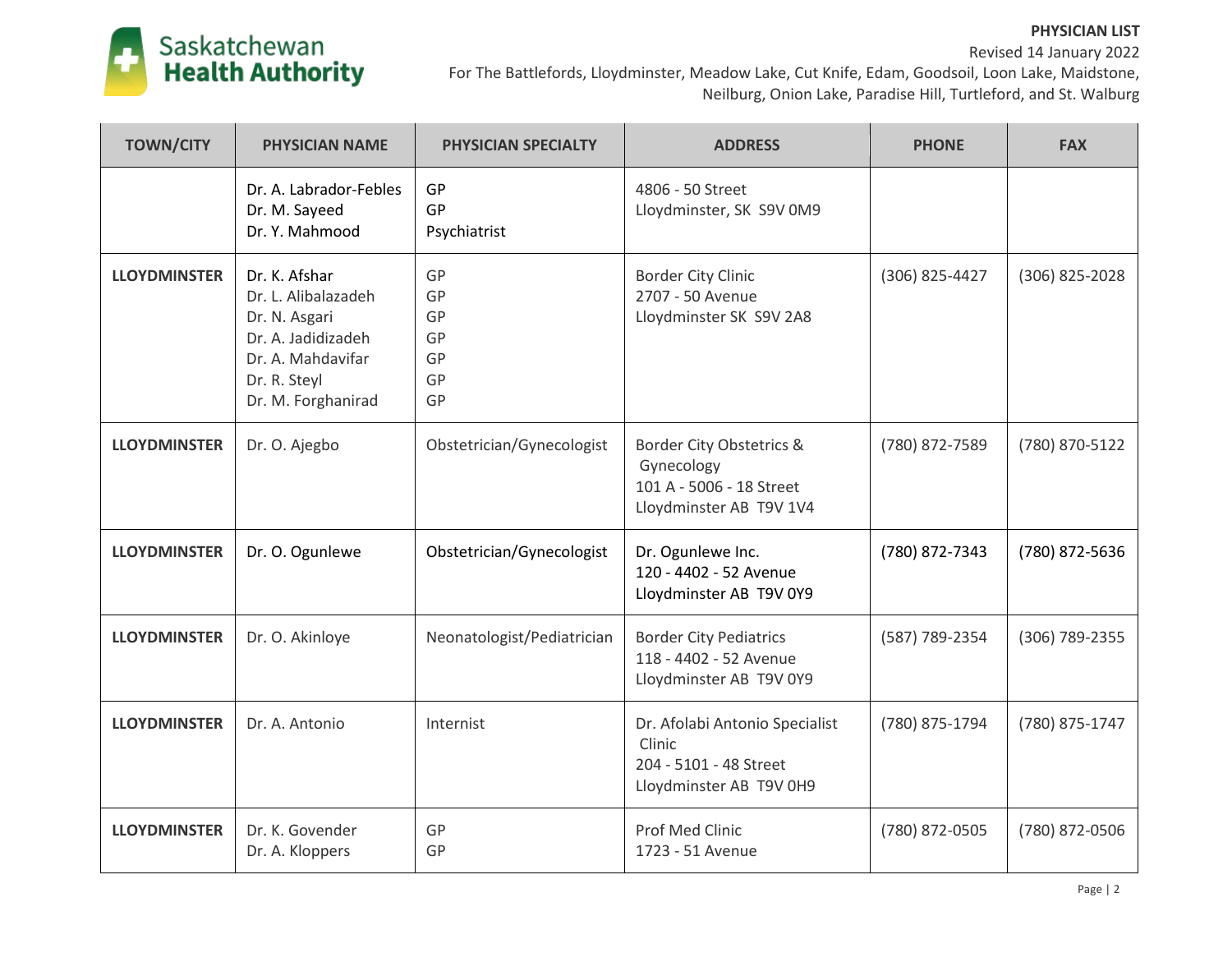#### **PHYSICIAN LIST** Revised 14 January 2022



| <b>TOWN/CITY</b>    | <b>PHYSICIAN NAME</b>                                                                                                      | PHYSICIAN SPECIALTY                                    | <b>ADDRESS</b>                                                                                                 | <b>PHONE</b>                                       | <b>FAX</b>                                         |
|---------------------|----------------------------------------------------------------------------------------------------------------------------|--------------------------------------------------------|----------------------------------------------------------------------------------------------------------------|----------------------------------------------------|----------------------------------------------------|
|                     |                                                                                                                            |                                                        | Lloydminster AB T9V 2J6                                                                                        |                                                    |                                                    |
| <b>LLOYDMINSTER</b> | Dr. A. Mukhi<br>Dr. K. Naidoo<br>Dr. S. Reddy                                                                              | General Surgeon<br>General Surgeon<br>General Surgeon  | Lloydminster Specialist Clinic<br>1723 - 51 Avenue<br>Lloydminster AB T9V 2J6                                  | (780) 874-1004<br>(780) 874-1106<br>(780) 875-6460 | (780) 874-1005<br>(780) 874-1196<br>(780) 875-6407 |
| <b>LLOYDMINSTER</b> | Dr. K. Maharaj                                                                                                             | General Surgeon                                        | <b>Trident Medical Suites</b><br>5019 - 48 Street<br>Lloydminster AB T9V 0H7                                   | (780) 875-5430<br>(780) 875-5431<br>(780) 875-5432 | (780) 875-8585                                     |
| <b>LLOYDMINSTER</b> | Dr. M. Abouhamra<br>Dr. T. Elghdewi                                                                                        | Obstetrician/Gynecologist<br>Obstetrician/Gynecologist | Lloyd Women's Clinic<br>Unit 7, 1812 - 50 Avenue<br>Lloydminster AB T9V 2W7                                    | (780) 875-8755<br>(780) 875-8995                   | (780) 875-5868                                     |
| <b>LLOYDMINSTER</b> | Dr. Z. Kostic                                                                                                              | Internist                                              | Dr. Z. Kostic Internal Medicine<br>104 - 5009 - 48 Street<br>Lloydminster AB T9V 0H7                           | (780) 875-7800                                     | (780) 875-7820                                     |
| <b>LLOYDMINSTER</b> | Dr. M. Akerman<br>Dr. C. Ezumah<br>Dr. T. Govender<br>Dr. A. Limjuico<br>Dr. A. Oyewole<br>Dr. M. Saeedi<br>Dr. I. Stander | GP<br>GP<br>GP<br>GP<br>GP<br>GP<br>GP                 | Prairie North Health Centre<br><b>Prairie North Plaza</b><br>115 - 4910 - 50 Street<br>Lloydminster SK S9V 0Y5 | (306) 820-5997                                     | (306) 820-5978                                     |
| <b>LLOYDMINSTER</b> | Dr. M. Mohamed                                                                                                             | <b>ENT</b>                                             | Unit 4, 6601 - 44 Street<br>Lloydminster AB T9V 2X1                                                            | (780) 874-9959                                     | (780) 874-9969                                     |
| <b>LLOYDMINSTER</b> | Dr. A. Abdulla                                                                                                             | Internist                                              | Internal Medicine & Pulmonary<br><b>Disease Specialist</b><br>106 - 5009 - 48 Street                           | (780) 875-5538                                     | (780) 875-5537                                     |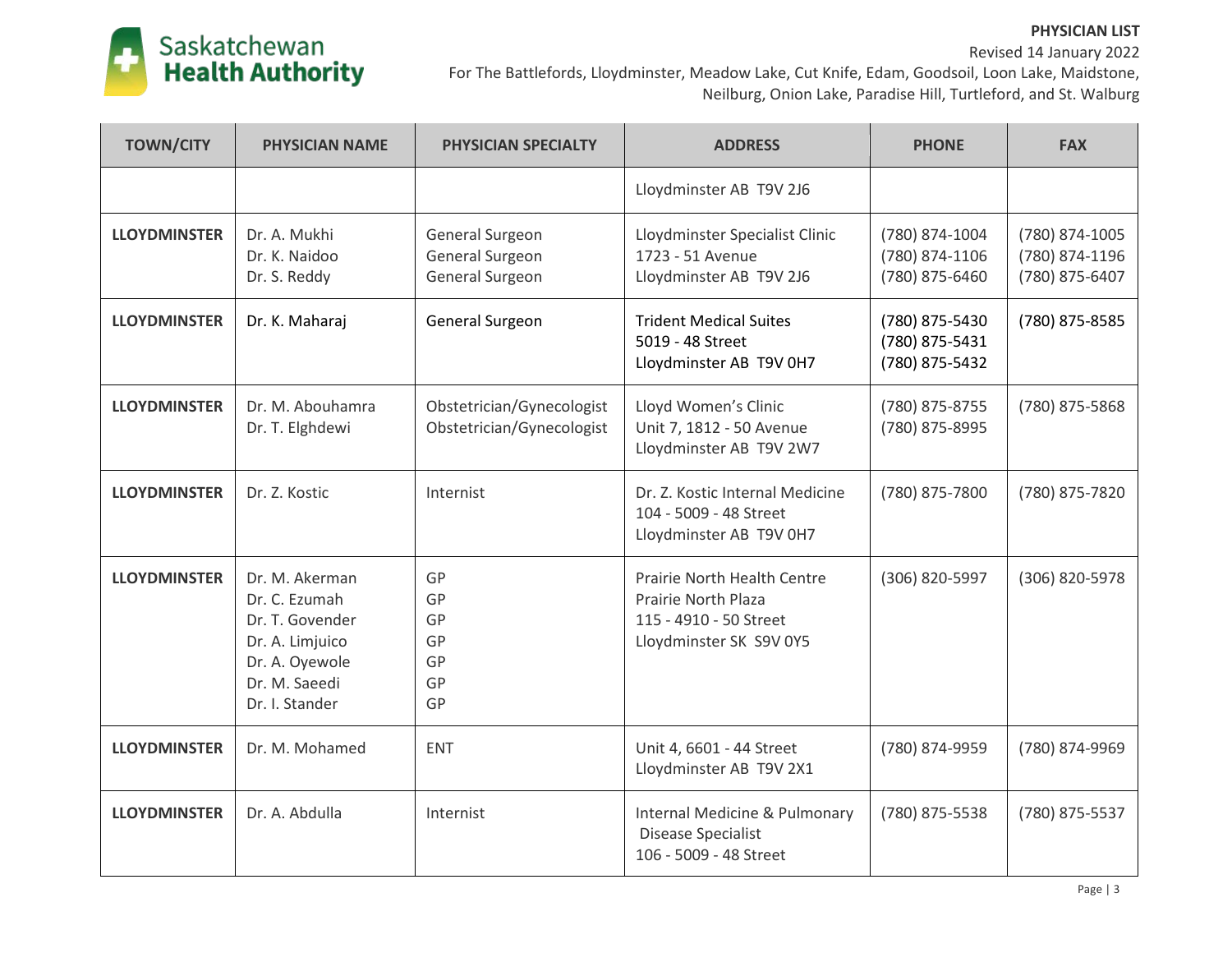

| <b>TOWN/CITY</b>    | <b>PHYSICIAN NAME</b>                                                          | <b>PHYSICIAN SPECIALTY</b>                                           | <b>ADDRESS</b>                                                                     | <b>PHONE</b>     | <b>FAX</b>     |
|---------------------|--------------------------------------------------------------------------------|----------------------------------------------------------------------|------------------------------------------------------------------------------------|------------------|----------------|
|                     |                                                                                |                                                                      | Lloydminster AB T9V 0H7                                                            |                  |                |
| <b>LLOYDMINSTER</b> | Dr. O. Shinyanbola                                                             | Psychiatrist                                                         | Dr. Shinyanbola Specialist Clinic<br>5629B - 44 Street<br>Lloydminster AB T9V 0B2  | (780) 875-5040   | (780) 875-3300 |
| <b>LLOYDMINSTER</b> | Dr. A. Oshodi                                                                  | Psychiatrist                                                         | Dr. Oshodi Specialist Services<br>1 - 4517 - 50 Avenue<br>Lloydminster SK S9V 0Z9  | (306) 825-5454   | (306) 825-5453 |
| <b>LLOYDMINSTER</b> | Dr. M. Ali<br>Dr. A. Bi<br>Dr. V. Naidoo<br>Dr. L. Uwaifo (AB only)            | GP<br>GP<br>GP<br>GP                                                 | <b>Midwest Medical Clinic</b><br>101 - 4100 - 70 Avenue<br>Lloydminster AB T9V 2X3 | (780) 874-1077   | (855) 242-4328 |
| <b>LLOYDMINSTER</b> | Dr. J. Van Der Merwe                                                           | GP                                                                   | 116 Plaza 44, 4402 - 52 Avenue<br>Lloydminster AB T9V 0Y9                          | (780) 875-1595   | (780) 875-2341 |
| <b>LLOYDMINSTER</b> | Dr. E. Kowalczyk<br>Dr. J. Wheat Hozack<br>Dr. P. Zaharia<br>Dr. C. Van Vuuren | Orthopedic Surgeon<br>Orthopedic Surgeon<br>Orthopedic Surgeon<br>GP | <b>Meridian Clinic</b><br>301 - 5119 - 47 Street<br>Lloydminster AB T9V 0G1        | (780) 874-0437   | (780) 874-0372 |
| <b>LLOYDMINSTER</b> | Dr. C. Young                                                                   | Radiologist                                                          | Lloydminster Medical Imaging<br>201 - 5119 - 47 Street<br>Lloydminster AB T9V 0G1  | (780) 875-4600   | (780) 875-4602 |
| <b>LLOYDMINSTER</b> | Dr. R. Aloke (AB clinic<br>practice only)                                      | GP                                                                   | Alta-Sask Wellness<br>#3-5202-12 Street<br>Lloydminster AB T9V 0W1                 | (780) 875-0080   | (780) 875-9258 |
| <b>LOON LAKE</b>    | Dr. L. Bekker                                                                  | GP                                                                   | Loon Lake Medical Clinic                                                           | $(306)$ 837-2066 | (306) 837-2079 |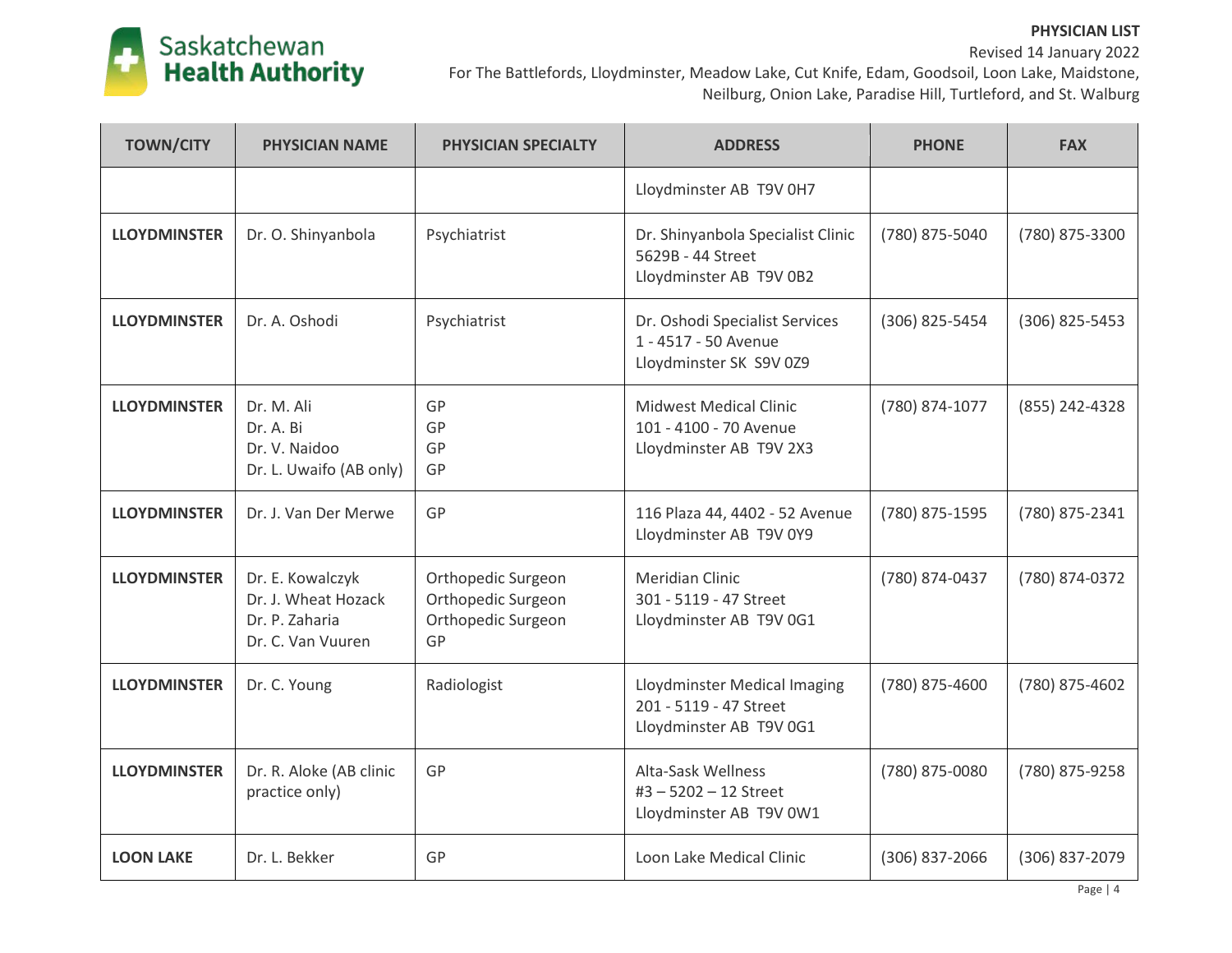#### **PHYSICIAN LIST** Revised 14 January 2022



| <b>TOWN/CITY</b>   | <b>PHYSICIAN NAME</b>                                                                                                                                                                                                                                            | <b>PHYSICIAN SPECIALTY</b>                                                                                                            | <b>ADDRESS</b>                                                                         | <b>PHONE</b>   | <b>FAX</b>       |
|--------------------|------------------------------------------------------------------------------------------------------------------------------------------------------------------------------------------------------------------------------------------------------------------|---------------------------------------------------------------------------------------------------------------------------------------|----------------------------------------------------------------------------------------|----------------|------------------|
|                    |                                                                                                                                                                                                                                                                  |                                                                                                                                       | <b>Box 190</b><br>Loon Lake SK SOM 1LO                                                 |                |                  |
| <b>MAIDSTONE</b>   | Dr. V. Dato<br>Dr. T. Islam<br>Dr. F. Jabeen<br>Dr. D. F. Spangenberg                                                                                                                                                                                            | GP<br>GP<br>GP<br>GP                                                                                                                  | <b>Maidstone Medical Clinic</b><br><b>Box 399</b><br>Maidstone SK SOM 1MO              | (306) 893-2689 | (306) 893-4646   |
| <b>MEADOW LAKE</b> | Dr. U. Arain<br>Dr. A. Arndt<br>Dr. M. Bahramisharif<br>Dr. J. Buhiire<br>Dr. R. Epp<br>Dr. R. Jalaeian<br>Taghaddomi<br>Dr. S. Loden<br>Dr. L. Loots<br>Dr. G. Meyer<br>Dr. A. Redekop<br>Dr. S. Roy<br>Dr. A. Seguin<br>Dr. G. Van De Venter<br>Dr. A. Viljoen | GP<br>GP<br>GP<br>GP<br>GP/Anesthetist<br>GP<br>GP/Anesthetist<br>GP<br>GP<br>GP<br>GP<br>GP/Surg/Obs<br>GP/Anesthetist/Surgeon<br>GP | Meadow Lake Primary Health<br>Care Centre<br><b>Box 1510</b><br>Meadow Lake SK S9X 1Z1 | (306) 236-5661 | $(306)$ 236-4355 |
| <b>NEILBURG</b>    | <b>Visiting Physician</b><br>(Wednesdays)<br><b>Nurse Practitioner</b><br>(Tuesdays &<br>Thursdays)                                                                                                                                                              | GP                                                                                                                                    | <b>Manitou Health Centre</b><br><b>Box 190</b><br>Neilburg SK SOM 2CO                  | (306) 823-4262 | (306) 823-4590   |
| <b>NORTH</b>       | Dr. S. Ahmad                                                                                                                                                                                                                                                     | GP                                                                                                                                    | <b>Battlefords Medical Centre</b>                                                      | (306) 445-9459 | (306) 445-9450   |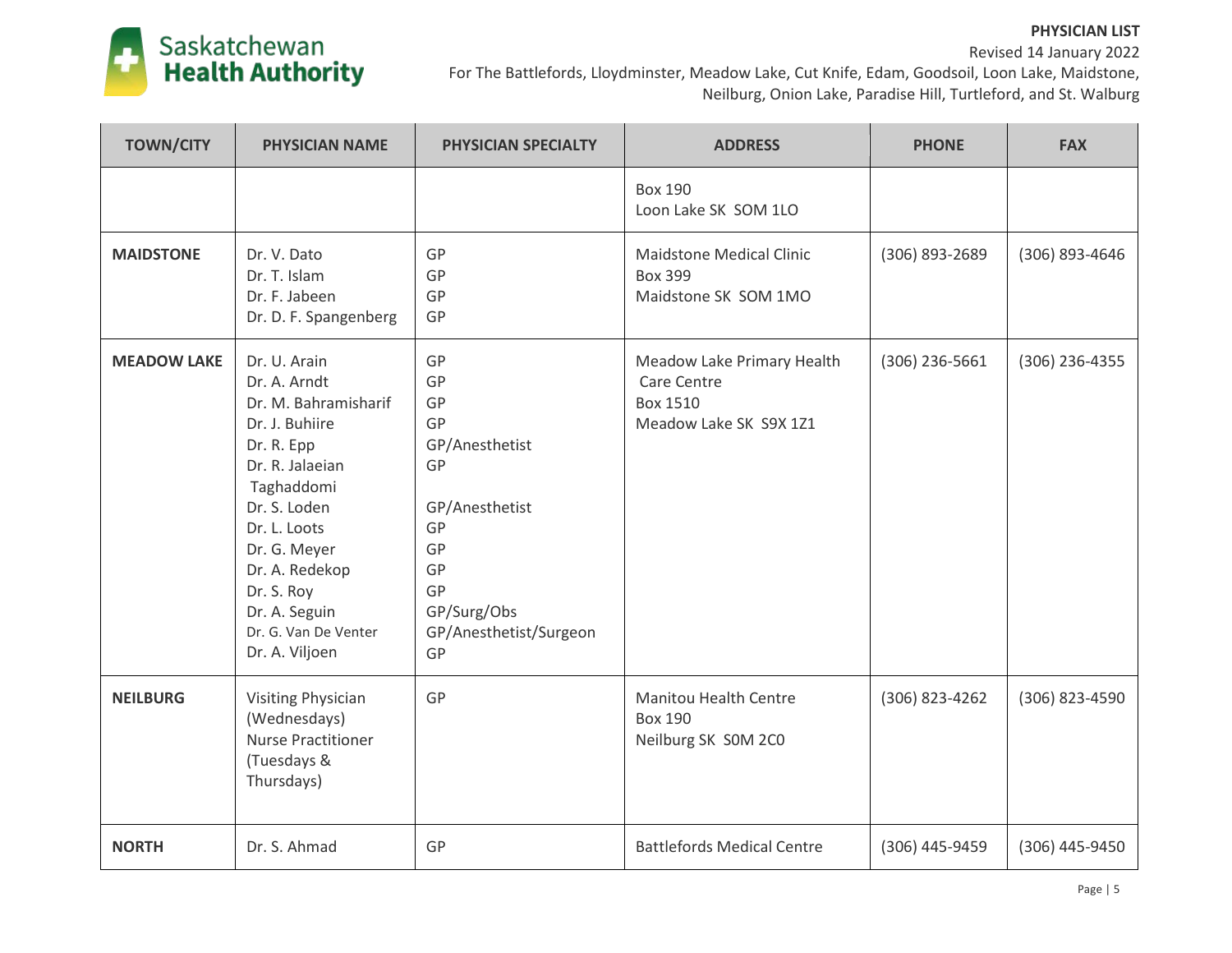

| <b>TOWN/CITY</b>                  | <b>PHYSICIAN NAME</b>                                                                                           | <b>PHYSICIAN SPECIALTY</b>       | <b>ADDRESS</b>                                                                                                         | <b>PHONE</b>                            | <b>FAX</b>       |
|-----------------------------------|-----------------------------------------------------------------------------------------------------------------|----------------------------------|------------------------------------------------------------------------------------------------------------------------|-----------------------------------------|------------------|
| <b>BATTLEFORD</b>                 |                                                                                                                 |                                  | 1121 - 103 Street<br>North Battleford SK S9A 1K5                                                                       |                                         |                  |
| <b>NORTH</b><br><b>BATTLEFORD</b> | Dr. N. Bairagi                                                                                                  | General Surgeon                  | 6 - 10030 - 12 Avenue<br>North Battleford SK S9A 3A4                                                                   | (306) 446-0588                          | (306) 446-0232   |
| <b>NORTH</b><br><b>BATTLEFORD</b> | Dr. J. Hesselson                                                                                                | GP/Anaesthetist                  | 1225B - 100th Street<br>North Battleford SK S9A 0V6                                                                    | (306) 445-0233                          | (306) 445-0235   |
| <b>NORTH</b><br><b>BATTLEFORD</b> | Dr. P. Holtzhausen                                                                                              | GP                               | 1292 - 99 Street<br>North Battleford SK S9A 0P5                                                                        | (306) 445-5070                          | (306) 445-4224   |
| <b>NORTH</b><br><b>BATTLEFORD</b> | Dr. D. McCartney                                                                                                | Orthopedic Surgeon               | <b>Battlefords Union Hospital</b><br><b>Ambulatory Care Clinic</b><br>1092 - 107 Street<br>North Battleford SK S9A 1Z1 | (306) 844-1347<br>Scheduling<br>Service | (306) 652-0077   |
| <b>NORTH</b><br><b>BATTLEFORD</b> | Dr. E. Hamilton<br>Dr. K. Khera<br>Dr. M. Mehboob                                                               | GP<br>GP<br>GP                   | <b>Battlefords Family Health</b><br>Centre<br>103 - 1192 - 101 Street<br>North Battleford SK S9A 0Z6                   | (306) 937-6840                          | (306) 445-4887   |
| <b>NORTH</b><br><b>BATTLEFORD</b> | Dr. O. Nimbe                                                                                                    | Obstetrician/Gynecologist        | Ambah Specialist Clinic<br>992 - 106 Street<br>North Battleford SK S9A 1W5                                             | (306) 446-5544                          | (306) 937-3922   |
| <b>NORTH</b><br><b>BATTLEFORD</b> | Dr. H. Hullur<br>Dr. N. Kamel<br>Dr. S. Lockhart<br>Dr. M. Mohammed<br>Dr. L. Tanyi-Remarck<br>Dr. E. Tawedrous | GP<br>GP<br>GP<br>GP<br>GP<br>GP | Twin City Medical Clinic - PHC<br>and Walk-in Services<br>1102 - 103 Street<br>North Battleford SK S9A 1K6             | (306) 446-8440                          | $(306)$ 446-8441 |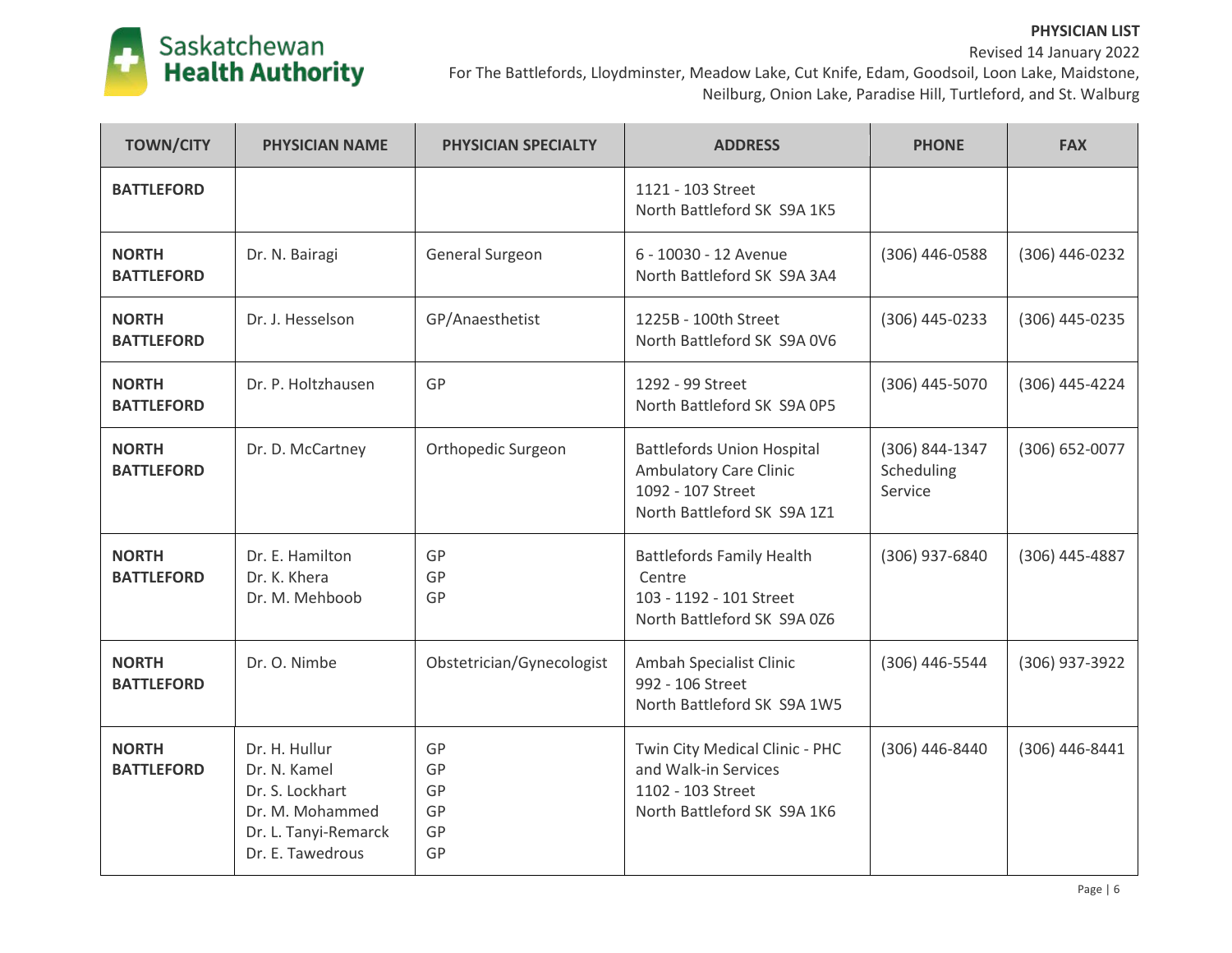# Saskatchewan<br>**Health Authority**

## Revised 14 January 2022 For The Battlefords, Lloydminster, Meadow Lake, Cut Knife, Edam, Goodsoil, Loon Lake, Maidstone, Neilburg, Onion Lake, Paradise Hill, Turtleford, and St. Walburg

| <b>TOWN/CITY</b>                  | <b>PHYSICIAN NAME</b>                                                                                                                 | <b>PHYSICIAN SPECIALTY</b>                                                                                                                                             | <b>ADDRESS</b>                                                                                                    | <b>PHONE</b>                                                                                                                                   | <b>FAX</b>                                                                                                                                     |
|-----------------------------------|---------------------------------------------------------------------------------------------------------------------------------------|------------------------------------------------------------------------------------------------------------------------------------------------------------------------|-------------------------------------------------------------------------------------------------------------------|------------------------------------------------------------------------------------------------------------------------------------------------|------------------------------------------------------------------------------------------------------------------------------------------------|
| <b>NORTH</b><br><b>BATTLEFORD</b> | Dr. M. C. Khurana                                                                                                                     | GP/Internist                                                                                                                                                           | 1265 - 100 Street<br>North Battleford SK S9A 0V6                                                                  | $(306)$ 446-4303                                                                                                                               | (306) 446-4304                                                                                                                                 |
| <b>NORTH</b><br><b>BATTLEFORD</b> | Dr. A. Van Der Merwe                                                                                                                  | GP                                                                                                                                                                     | 20 - 9800 Territorial Drive<br>North Battleford SK S9A 3W6                                                        | (306) 445-6040                                                                                                                                 | (306) 445-6042                                                                                                                                 |
| <b>NORTH</b><br><b>BATTLEFORD</b> | Dr. H. du Plessis<br>Dr. J. Du Rand<br>Dr. Y. Mahmood<br>Dr. M. McGee<br>Dr. D. Nault<br>Dr. M. Retief<br>Dr. C. Ufondu<br>Dr. T. Yen | General Surgeon<br><b>General Surgeon</b><br>Psychiatrist<br>General Surgeon<br>Obstetrician/Gynecologist<br>General Surgeon<br>Internist<br>Obstetrician/Gynecologist | <b>SpesMed Medical Specialist</b><br>Centre<br>2591 - 99 Street<br><b>Box 1540</b><br>North Battleford SK S9A 3W1 | $(306)$ 446-5555<br>(306) 446-5552<br>(306) 446-5554<br>(306) 446-5543<br>(306) 446-5561<br>(306) 446-5552<br>(306) 446-5565<br>(306) 446-5546 | (306) 446-5548<br>(306) 446-5548<br>(306) 446-5557<br>$(306)$ 446-1661<br>(306) 446-0055<br>(306) 446-5055<br>(306) 446-1211<br>(306) 446-5547 |
| <b>NORTH</b><br><b>BATTLEFORD</b> | Dr. S. Adewuyi<br>Dr. O. Alabi<br>Dr. O. Ejezie<br>Dr. V. Ezekwem<br>Dr. I. Tchum-Ugbawa                                              | Psychiatrist<br>Psychiatrist<br>Psychiatrist<br>Psychiatrist<br>Psychiatrist                                                                                           | c/o Battlefords Mental Health<br>Centre<br>1092 - 107 Street<br>North Battleford SK S9A 1Z1                       | (306) 446-6500                                                                                                                                 | (306) 446-6546                                                                                                                                 |
| <b>NORTH</b><br><b>BATTLEFORD</b> | Dr. A. Adeoye<br>Dr. K. Nwachukwu<br>Dr. A. Olorunfemi<br>Dr. A. Olubaju<br>Dr. A. Tancred                                            | Psychiatrist<br>Psychiatrist (Chief)<br>Psychiatrist<br>Psychiatrist<br>Psychiatrist                                                                                   | c/o Saskatchewan Hospital<br>North Battleford<br><b>Box 39</b><br>North Battleford SK S9A 2X8                     | (306) 440-4100<br>(306) 446-6800<br>(306) 440-4100<br>(306) 440-3883<br>(306) 440-3808                                                         | $(306)$ 446-5863<br>(306) 446-6867<br>$(306)$ 446-5863<br>$(306)$ 446-5863<br>$(306)$ 446-6020                                                 |
| <b>NORTH</b><br><b>BATTLEFORD</b> | Dr. P. Campbell<br>Dr. A. Dunhin<br>Dr. K. Gorsalitz<br>Dr. J. Johnson<br>Dr. K. Lazar                                                | GP<br>GP/Obstetrician<br>GP<br>GP<br>GP                                                                                                                                | North Battleford Medical Clinic<br>102 - 11427 Railway Avenue<br>North Battleford SK S9A 2W7                      | (306) 445-4415                                                                                                                                 | (306) 445-5145                                                                                                                                 |

**PHYSICIAN LIST**